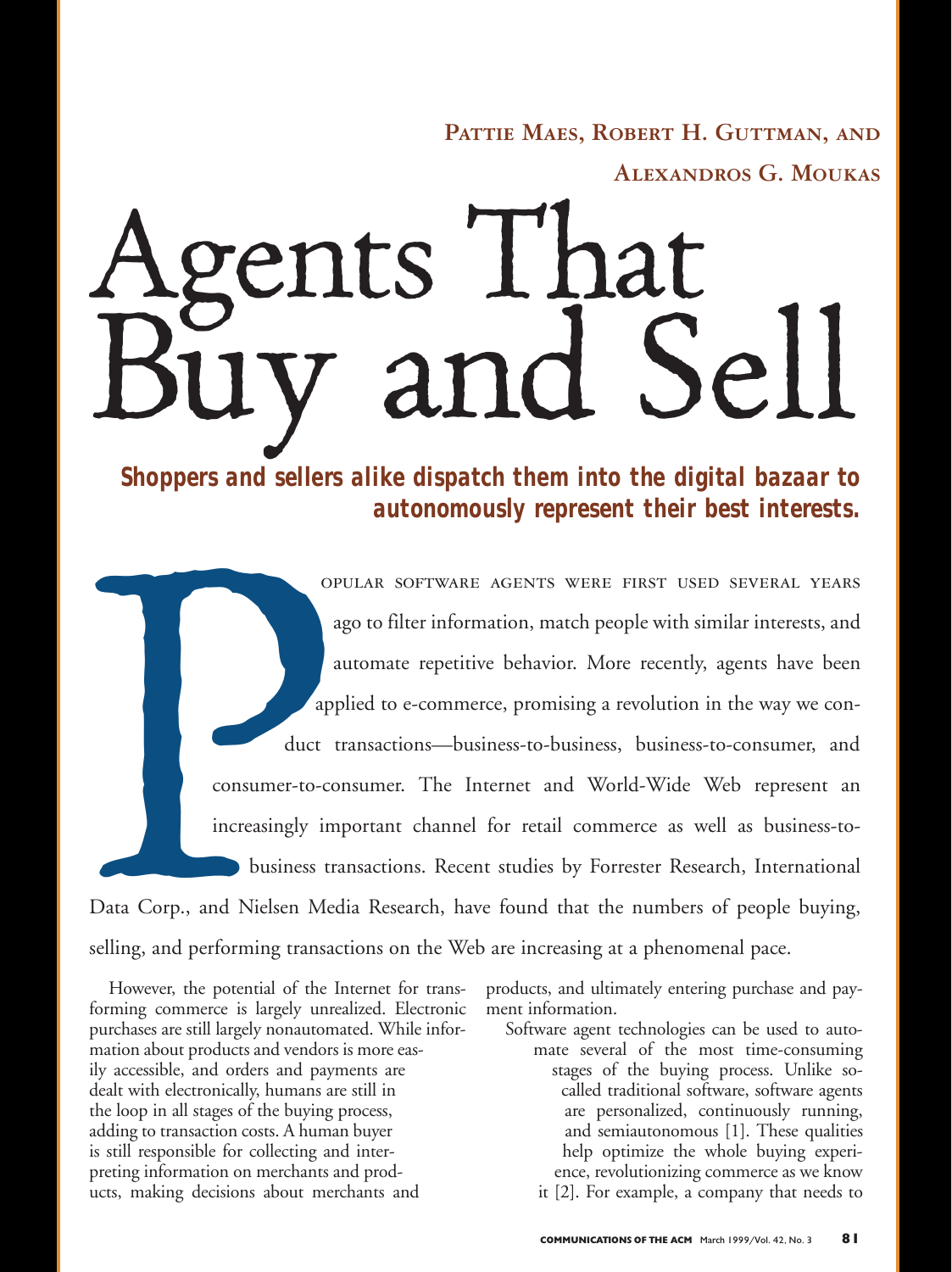

**Figure 1.** Firefly recommends products based on opinions of like-minded people.

order paper supplies could enlist agents to monitor the quantity and usage patterns of paper within the company, launching buying agents when supplies are low. Buying agents automatically collect information on vendors and products that may fit the needs of the company, evaluate the various offerings, make a decision on which merchants and products to investigate, negotiate the terms of transactions with these merchants, and finally place orders and make automated payments.

# **As Mediators in E-commerce**

It is useful to use a common framework as a context



**Table 1.** Online shopping framework with representative examples of agent mediation

for exploring the roles of agents as mediators in ecommerce. The model we use here stems from consumer buying behavior (CBB) research and includes the actions and decisions involved in buying and using goods and services. Although CBB covers many areas, it is important to recognize its limitations. For example, CBB research focuses primarily on retail markets (although most of its concepts pertain to business-to-business and consumer-to-consumer markets). Even within retail, not all shopping behaviors are captured (such as impulse purchasing). Moreover, e-commerce covers a broad range of issues, some beyond the scope of a CBB model (such as back-office

> management, supply chain management, and other merchant issues).

Several descriptive theories and models seek to capture buying behavior, including the Nicosia model, the Howard-Sheth model, the Engel-Blackwell model, the Bettman information-processing model, and the Andreasen model. All share six similar fundamental stages of the buying process: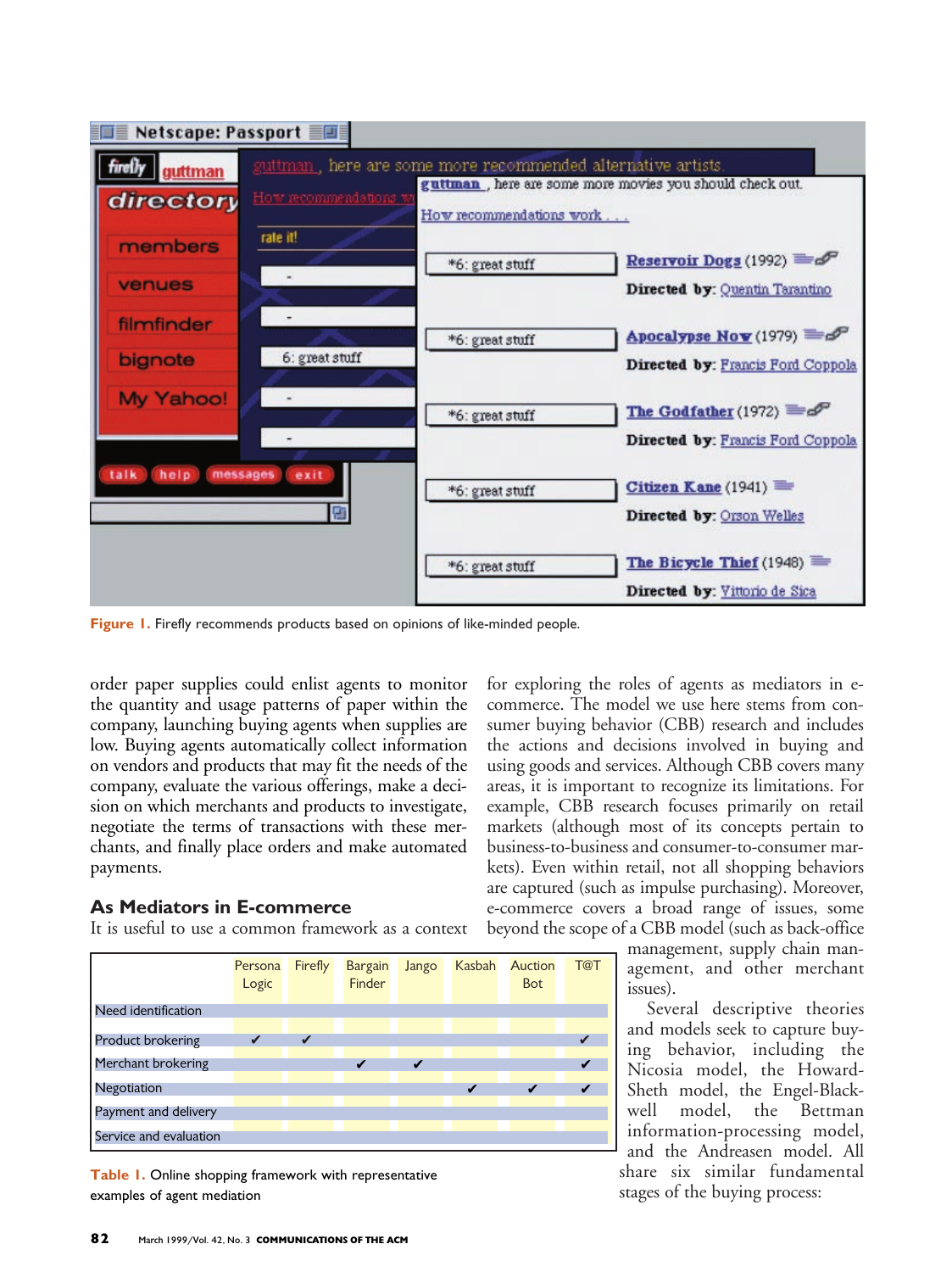- Need identification. Characterizes the buyer becoming aware of some unmet need. The buyer can be motivated through product information.
- Product brokering. Includes retrieval of information to help determine what to buy. Information retrieval includes an evaluation of product alternatives based on buyer-provided criteria. The result is the "consideration set" of products.
- Merchant brokering. Combines the "consideration set" from the previous stage with merchant-specific information to help determine who to buy from. This stage also includes evaluation of merchant alternatives based on buyer-provided criteria (such as price, warranty, availability, delivery time, and reputation).
- Negotiation. Considers how to settle on the terms of a transaction. Negotiation varies in duration and complexity depending on the market. In traditional retail markets, prices and other aspects of a transaction are often fixed, leaving no room for negotiation. In other markets (such as stocks, automobiles, and fine art), the negotiation of price and other aspects of the deal are integral to the buying process.
- Purchase and delivery. Signals either termination of the nego-

tiation stage or occurs sometime afterward (in either order). In some cases, the available payment (such as cash only) or delivery options can influence product and merchant brokering.

• Product service and evaluation. Involves post-purchase product service, customer service, and evaluation of the satisfaction of the overall buying experience and decision.

As with most models, these stages represent an approximation and simplification of complex behaviors. They often overlap, and migration from one to another can be nonlinear and iterative.

They also help identify where agent technologies apply to the shopping experience, allowing us to more formally categorize existing agent-mediated e-commerce systems [3]. We can, for example, identify the roles of agents as mediators in e-commerce. The personalized, continuously running, autonomous nature of agents makes them well-suited for mediating consumer behaviors involving information filtering and retrieval, personalized evaluations, complex coordination, and time-based interactions. These roles correspond most notably to need identification, product brokering, merchant brokering, and negotiation in the buying behavior model. Table 1 lists the six buying behavior stages and which of them are supported by representative agent systems.

To some extent, agent technology can be helpful in automating or assisting the buyer with the need-identification stage. Specifically, agents can help in purchases that are repetitive (such as supplies) or predictable (such as habits). One of the oldest and simplest examples of software agents are so-called monitors, or continuously running programs that monitor a set of sensors or data streams and take

*At the speed of bits, agents will strategically form and reform coalitions to bid on contracts and leverage economies of scale.*

actions when certain prespecified conditions apply. Examples are abundant in the stock market, as well as at e-commerce sites. For example, Amazon.com offers its customers a "notification agent" called "Eyes" that monitors its catalog of books and notifies the customer when certain events occur that may be of interest, like when a new book by a particular author becomes available or when a new book in a certain category becomes available.

After identifying a need to buy something (possibly with the assistance of a monitor agent), the buyer has to determine what to buy through a critical evaluation of retrieved product information. Table 1 lists several agent systems—PersonaLogic, Firefly, and Tête-à-Tête—that lower consumers' search costs when deciding which products best meet their needs. PersonaLogic (www.personalogic.com) enables consumers to narrow the list of products that best meet their needs by helping them define a number of product features. The system filters out unwanted products within a given domain after a shopper specifies constraints on product features. A constraint-satisfac-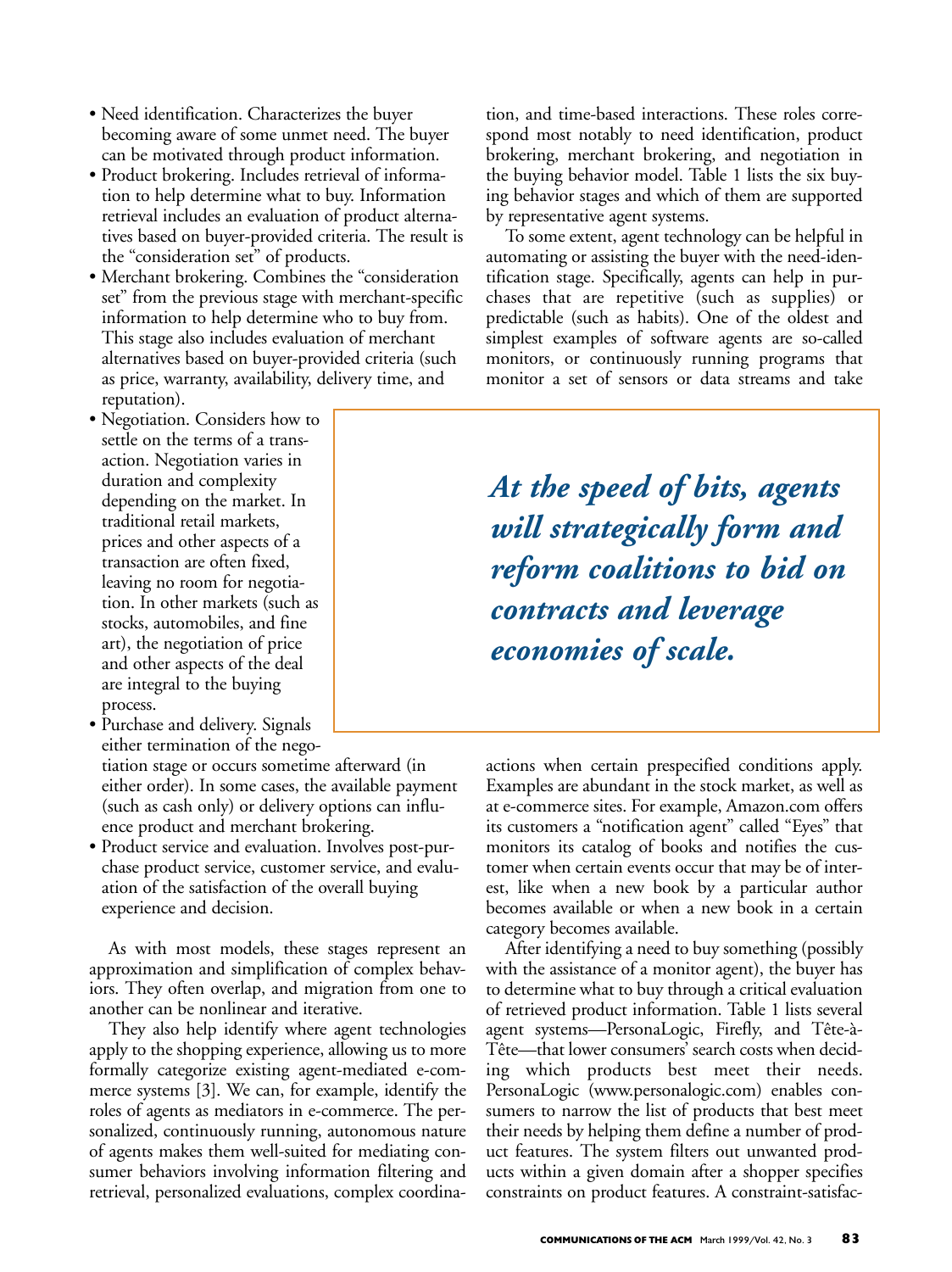tion engine then returns a list of products that satisfy all of the shopper's hard constraints in order of how well they satisfy the shopper's soft constraints.

Tête-à-Tête uses comparable techniques to recommend complex products based on multiattribute utility theory. However, unlike PersonaLogic, Tête-à-Tête also assists buyers and sellers in the merchant-brokering and negotiation stages.

Like PersonaLogic, Firefly (www.firefly.com) and other systems based on collaborative filtering [4] help consumers find products (see Figure 1). However, instead of filtering products based on features, Firefly recommends products through an automated "wordof-mouth" recommendation mechanism called "collaborative filtering." The system first compares a shopper's product ratings with those of other shoppers. After identifying the shopper's "nearest neighbors," or users with similar taste, the system recommends the products the neighbors rated highly but which the shopper may not yet have rated, possi-

# **Automated Negotiation**

#### *The best terms for all concerned*

#### *Tuomas Sandholm*

Negotiation is a key component of e-commerce. In automated negotiation, computational agents find and prepare contracts on behalf of the real-world parties they represent. This automation saves human negotiation time, and computational agents are often better at finding deals in combinatorially and strategically complex settings. Such benefits need not involve a cost to the other contracted parties, because negotiation is more than just constant-sum bargaining over price.

|                                |                           |            |            | <b>Netscape: Auction House</b> |            |            |               |
|--------------------------------|---------------------------|------------|------------|--------------------------------|------------|------------|---------------|
| Edit View<br>File<br>Bookmarks | Go Communicator<br>Go To: |            |            |                                |            |            | Help<br>N     |
| Home<br>г                      | Auctions                  | с          |            |                                |            |            |               |
|                                |                           |            |            |                                |            |            |               |
|                                |                           |            |            |                                |            |            |               |
|                                |                           |            |            |                                |            |            |               |
| Bid name (optional)            |                           |            |            |                                |            |            |               |
|                                |                           |            |            |                                |            |            |               |
| <b>Bid type</b>                |                           |            |            |                                |            |            |               |
|                                |                           |            |            |                                |            |            |               |
| <b>Bid expires</b>             |                           |            |            |                                |            |            |               |
| ♦                              |                           |            |            |                                |            |            |               |
| ◇                              |                           |            |            |                                |            |            |               |
| ۵                              |                           |            |            |                                |            |            |               |
|                                |                           |            |            |                                |            |            |               |
|                                |                           |            |            |                                |            |            |               |
|                                |                           |            |            |                                |            |            |               |
| Name/Units<br>No               | Name/Units                | Name/Units | Name/Units | Name/Units                     | Name/Units | Name/Units | Price (\$ in) |
|                                |                           |            |            |                                |            |            |               |
|                                |                           |            |            |                                |            |            |               |
|                                |                           |            |            |                                |            |            |               |
|                                |                           |            |            |                                |            |            |               |
|                                |                           |            |            |                                |            |            |               |
|                                |                           |            |            |                                |            |            |               |
|                                |                           |            |            |                                |            |            |               |
|                                |                           |            |            |                                |            |            |               |
| Add a row<br>Submit<br>ď       |                           |            |            |                                |            |            | 张 四 50 亿      |

**Figure.** A combinatorial bid in eMediator. Here, a refinery operator needs three consecutive hours of electricity, preferring to start at 8 a.m., because running the plant then requires the least electricity; starting at 6 a.m. or 7 a.m. would also be acceptable.

When different users have different preferences, automated negotiation can rapidly find solutions that improve the utility for all parties.

The most promising application areas for automated negotiation include retail e-commerce, electricity markets, bandwidth allocation, manufacturing planning and scheduling in subcontracting networks, distributed vehicle routing among independent dispatch centers, and electronic trading of financial instruments.

Task reallocation among agents is a key type of negotiation. Reallocation is beneficial when tasks are not

> initially allocated to the agents that handle them least expensively. That's why I developed a marginal cost-based method for automated task reallocation negotiation that helps reallocate all types of items (beside tasks), such as financial instruments and hours of electricity.

> In this method, each agent willingly takes on a task from another agent as long as it is paid more by the other agent than it costs the first agent to handle the task itself. Similarly, an agent willingly gives out a task to another agent as long as it does not have to pay the other agent more than it would cost the first agent to handle the task itself. Using this method in 1990, I built the TRAnsportation COoperation NET (TRACONET) system for automated delivery of task reallocation among freight companies. To my knowledge, this was the first distributed implementation of automated negotiation among self-interested agents. Each software agent, executing

in its own Unix process, represents a single company in the negotiation. An agent can take on delivery tasks from some agents and give out tasks to others. Each agent can also recontract-out tasks it had previously contracted-in. However, negotiation can get stuck in a local opti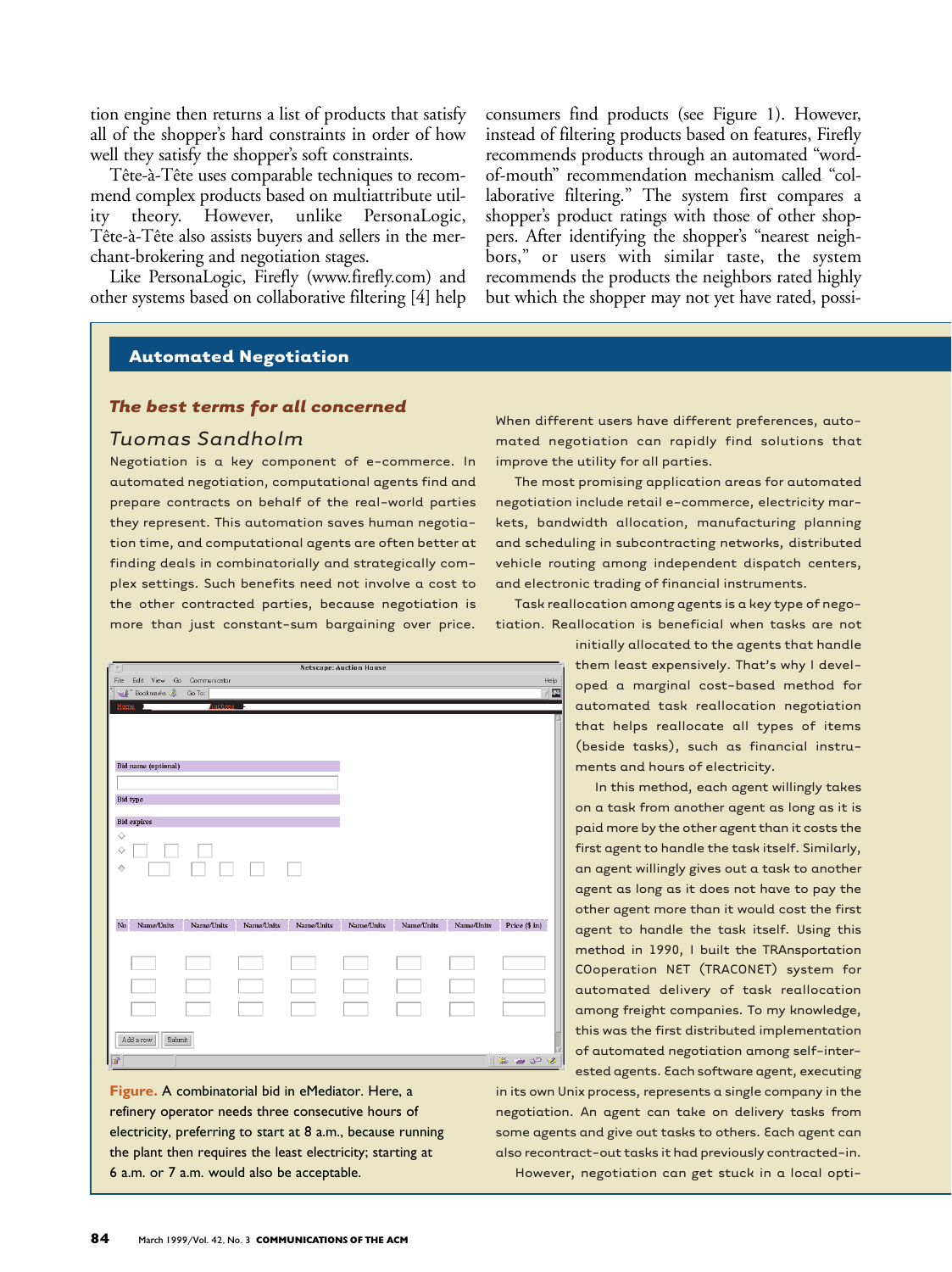bly resulting in serendipitous finds. Firefly uses the opinions of like-minded people to offer recommendations of such commodity products as music and books, as well as more-difficult-to-characterize products, such as Web pages and restaurants.

In addition to constraint-based and collaborative filtering techniques, two other techniques are widely used to implement product brokering and productrecommendation agents. A large set of sites uses simple rule-based techniques, such as those provided by

Broadvision, Inc., to personalize product offerings for individual customers. A few sites experiment with data-mining techniques to discover patterns in customer purchasing behavior, exploiting these patterns to help customers find other products that meet their needs.

Whereas the product brokering stage compares product alternatives, the merchant-brokering stage compares merchant alternatives. Andersen Consulting's BargainFinder (bf.cstar.ac. com/bf) is the first

mum where task allocation is suboptimal but where no original (O) contract (transferring one task and a payment) is profitable. To escape such local optima, I introduced into automated negotiation several new contract types: cluster (C) for exchanging multiple tasks for a payment; swap (S) for swapping a task for another task and a sidepayment; multiagent (M) when more than two parties are involved in the same contract; and OCSM for combining these ideas into an atomic contract, guaranteeing that globally optimal allocation is achieved through a finite number of contracts.

While my original implementations of such contracting were based on agent-to-agent negotiation, my colleagues and I recently built an auction server implementing a centrally mediated variant. Agents send bids and tasks for combinations of items to the server (see the Figure). Unlike traditional auctions, these combinatorial auctions allow users to express interrelated valuations of the items—a particularly important function in illiquid, highly volatile, and noncommoditized markets where a participant is unsure whether he or she can buy the items in a desired bundle one at a time.

This auction server is part of eMediator, our e-commerce server, which also provides services other than auctions. To my knowledge, eMediator is the first Internet auction to support combinatorial bidding, bidding via price-quantity graphs, and mobile agents. eMediator determines the winners of the combinatorial auction, identifying profitable contracts for the participating agents. But because optimal winner determination is computationally so complex, we added a highly optimized search-based matching algorithm to work through the problem.

Price-quantity graphs allow users to express continuous preferences. Mobile agents allow users to have their agents participate in the auction while these users are disconnected from the Internet. Mobile agents execute on the agent dock on or near the auction host to reduce

network latency—a key issue in time-critical bidding. eMediator uses Mitsubishi's Concordia agent dock to give mobile agents a safe execution platform from which to bid, set up auctions, travel to other auction sites, and observe the activity at various auctions (see Koblick's "Concordia" in this issue).

eMediator also provides an HTML interface through which users specify what they want their agents to do, automatically generating Java code for the corresponding mobile agents before launching them.

Contracts are usually binding in automated negotiation systems for self-interested agents. Such contracts do not allow agents to undo old commitments to accommodate new events, such as tasks that turn out to be more costly than anticipated or the arrival of more lucrative offers later on. To circumvent these problems, I devised a leveled commitment contracting protocol that allows agents to accommodate future events by offering the option of unilateral decommit. The commitment level is chosen by assigning a decommitment penalty to each contract party; to be freed from the contract, the agent pays the penalty to the other parties.

One concern is that rational agents are reluctant to decommit; there is a chance another party will also decommit, in which case the first agent is freed from the contract, does not have to pay a penalty, and collects a penalty from the breacher. However, despite insincere decommitting, the leveled commitment feature increases each contract party's expected payoff, enabling contracts in settings where no full commitment contract is beneficial to all parties. **c**

TUOMAS SANDHOLM (sandholm@cs.wustl.edu) is an assistant professor of computer science at Washington University in St. Louis where he heads the Multiagent Systems Research Group.

Supported by NSF CAREER Award IRI-9703122, NSF grant IRI-9610122, and NSF grant IIS-9800994.

© 1999 ACM 0002-0782/99/0300 \$5.00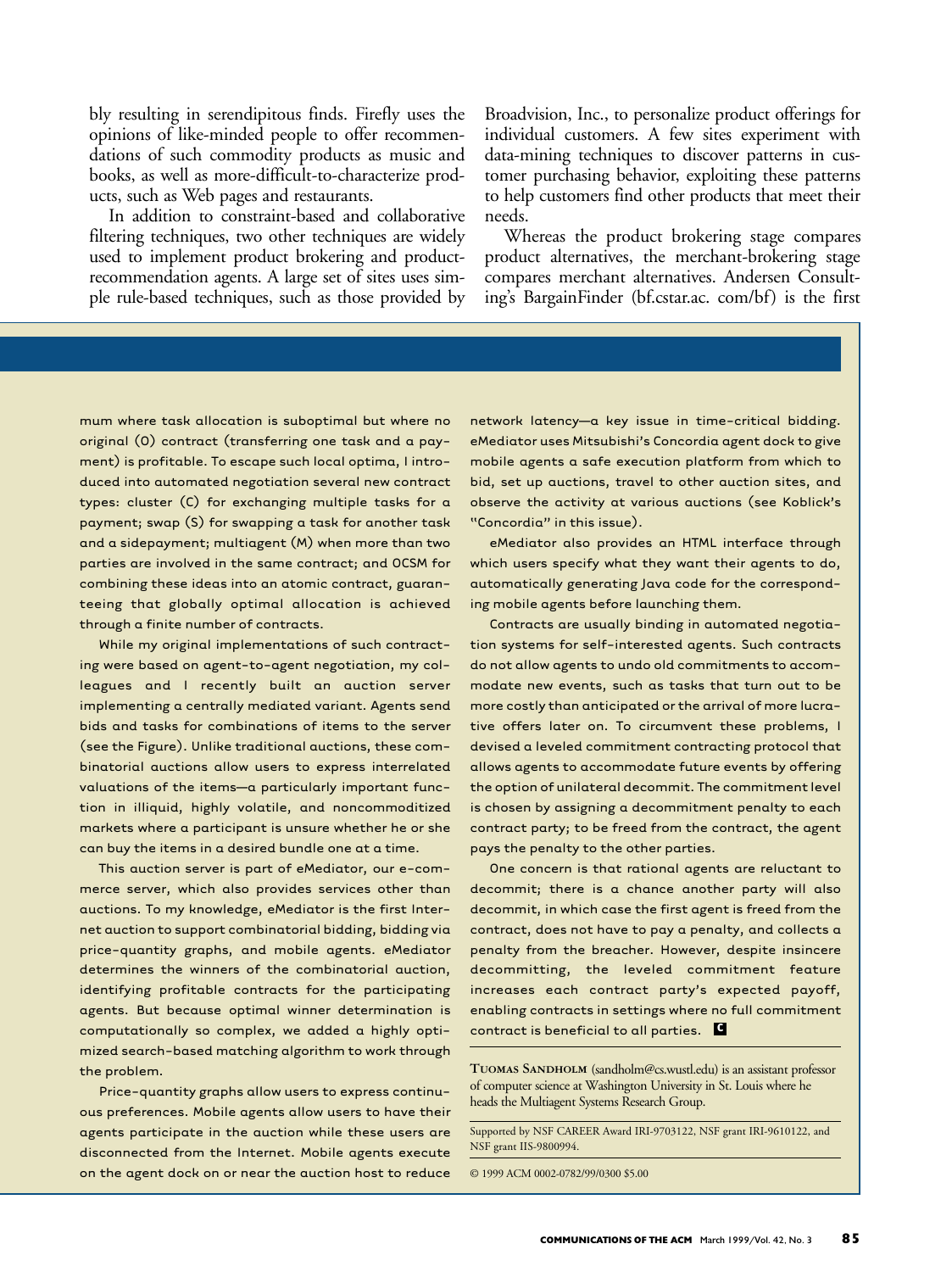

**Figure 2.** Jango captures shoppers' preferences for price and a limited set of product features and returns a list of product offerings differentiated by price.

shopping agent for online price comparisons. Given a specific product, BargainFinder looks up its price from at least nine different merchant Web sites using Web-browser-like requests. Although a limited proofof-concept system, BargainFinder offers valuable insight into the issues involved in price comparisons in

the online world. For example, a third of the online CD merchants accessed by BargainFinder blocked all of its price requests. One reason was that many merchants don't want to compete on price alone. Value-added services offered on merchants' Web sites were being bypassed by BargainFinder and therefore not likely considered in the consumer's buying decision. However, Andersen Consulting also received requests from an equal number of smaller merchants who wanted to be included in BargainFinder's price comparison. In short, companies competing on price and welcoming exposure wanted to be included; the others didn't.

Jango (jango.excite.com) can be viewed as an advanced BargainFinder (see Figure 2). The original Jango version "solved" the merchant-blocking issue by having the product requests originate from each consumer's Web browser instead of from a central site, as in BargainFinder. This way, requests to merchants from a Jango-augmented Web browser appeared as requests from "real" customers. Such aggressive interoperability makes it convenient for consumers to compare prices from a number of merchants' online catalogs, whether or not merchants welcome such comparisons. While virtual database technology (such as that offered by Junglee, Inc.) and learning techniques for semiautomatically composing "wrappers" for Web sites [5] are helpful for building comparison shopping agents, the process is still done largely by hand and is extremely tedious. In the near future, XML (see Glushko et al.'s article in this issue) as well as mobile agents technology (see Wong et al.'s article in this issue) may make comparisonshopping agents a lot more flexible, open-ended, and easier to implement.

During the negotiation stage, participants settle on price or other terms of the transaction. Most business-to-business transactions involve negotiation (see Sandholm's "Automated Negotiation" in this



**Figure 3.** AuctionBot offers many auction protocol permutations.



**Figure 4.** Kasbah is one of the first online agent systems for negotiating the price of consumer products.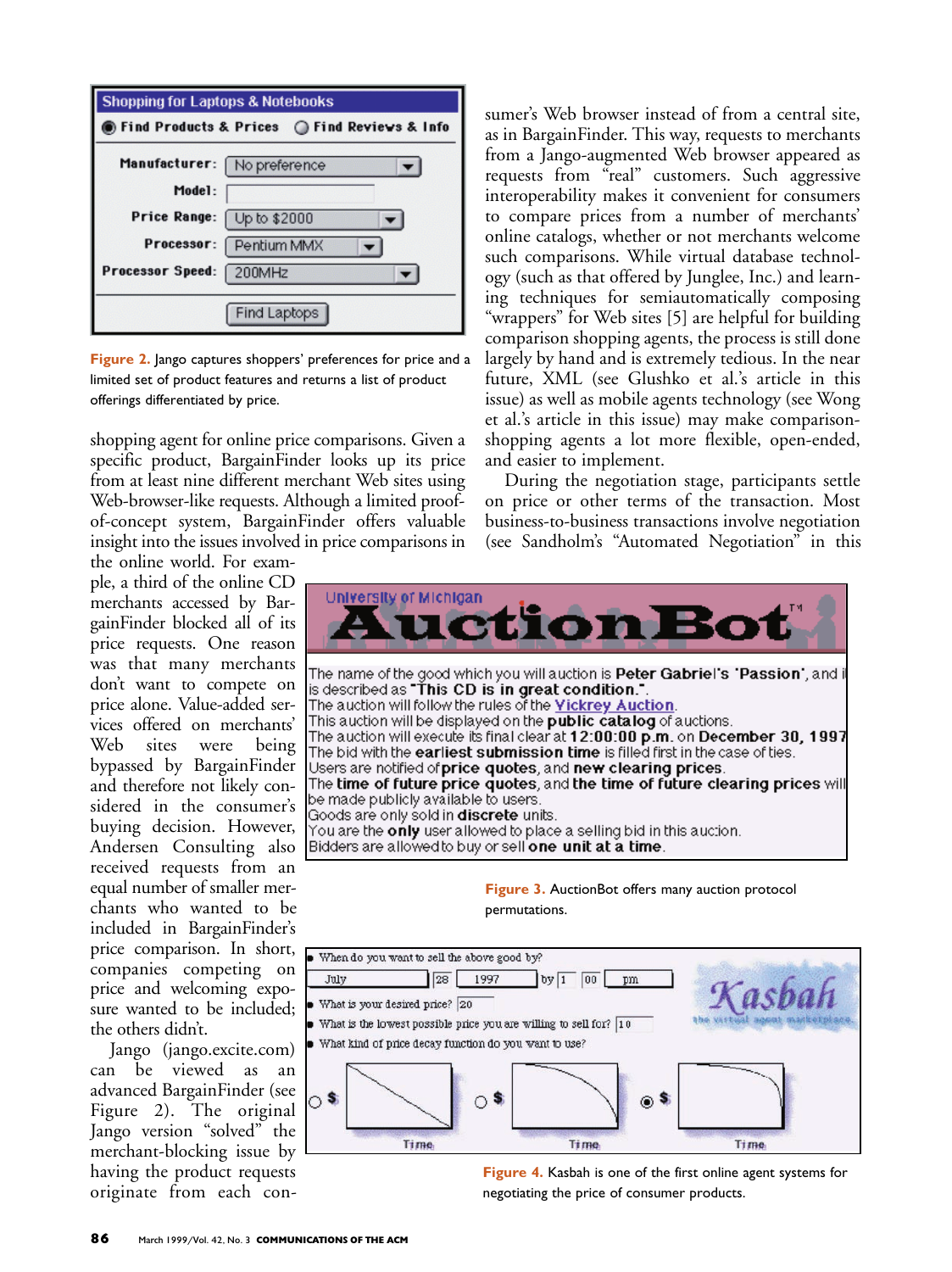

**Figure 5.** Tête-à-Tête's shopping interface

issue). In retail, we are familiar mostly with fixed prices, even though fixed-price selling was introduced only about 100 years ago. The benefit of dynamically negotiating a price for a product instead of fixing it is that the merchant is relieved from having to determine—a priori—the value of the good. Rather, this burden is pushed into the marketplace. As a result, limited resources are allocated fairly, that is, to those who value them most. However, there are impediments to using negotiation. In the physical world, certain types of auctions require all parties to be geographically colocated in, say, an auction house. Negotiating may also be too complicated or frustrating for the average consumer. Moreover, some negotiation protocols perform over an extended period of time that does not suit impatient or time-constrained consumers. In general, real-world negotiations accrue transaction costs that may be too high for either consumers or merchants.

Many of these impediments disappear in the digi-

tal world. For example, OnSale (www.onsale.com) and eBay's AuctionWeb (www.ebay.com/aw) are two popular Web sites selling refurbished and secondhand products through a choice of auction protocols. Unlike physical auction houses, these sites do not require participants to be colocated geographically. However, these sites still require consumers to manage their own negotiation strategies over an extended period—and is where agent technologies come in. Table 1 lists several agent systems—AuctionBot, Kasbah, and Tête-à-Tête—that assist customers negotiating the terms of a transaction.

AuctionBot (auction.eecs.umich.edu) is a generalpurpose Internet auction server at the University of Michigan. Its users create new auctions by choosing from a selection of auction types and then specifying its parameters (such as clearing times, method for resolving tie bids, and number of sellers permitted) (see Figure 3). Buyers and sellers can then bid according to the auction's multilateral distributive negotia-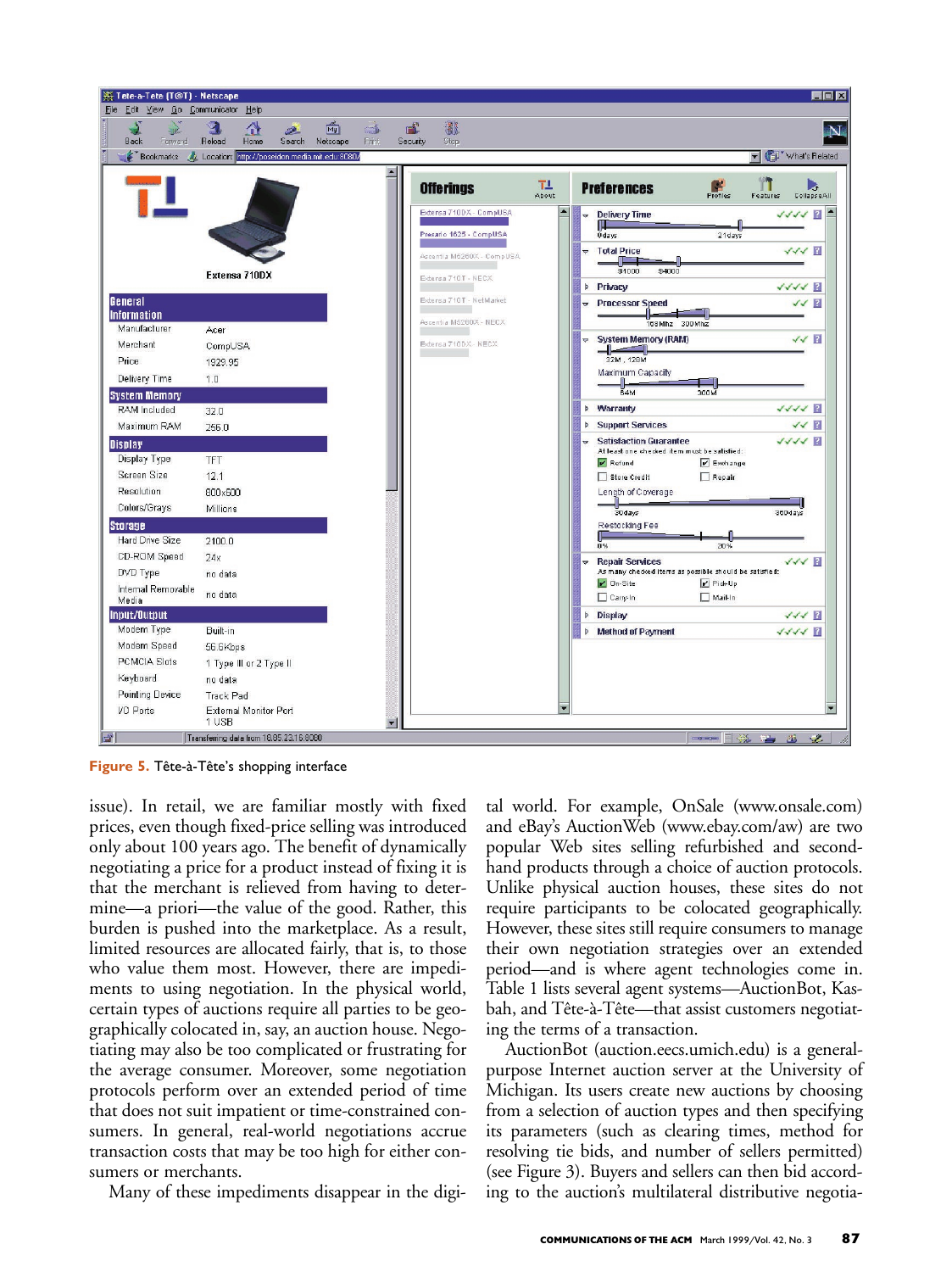#### **Seven Good Reasons for Mobile Agents**

### *Dispatch your agents; shut off your machine.*

# *Danny B. Lange and Mitsuru Oshima*

Mobility is an orthogonal property of agents, that is, not all agents are mobile. An agent can just sit there and communicate with its environment through conventional means, such as remote procedure calling and messaging. We call agents that do not or cannot move "stationary agents." A stationary agent executes only on the system on which it begins execution. If it needs information not on that system or needs to interact with an agent on another system, it typically uses a communication mechanism, such as remote procedure calling.

In contrast, a mobile agent is not bound to the system on which it begins execution [1]. It is free to travel among the hosts in the network. Created in one execution environment, it can transport its state and code with it to another execution environment in the network, where it resumes execution. The term "state" typically means the attribute values of the agent that help it determine what to do when it resumes execution at its destination. Code in an object-oriented context means the class code necessary for an agent to execute.

A mobile agent has the unique ability to transport itself from one system in a network to another in the same network. This ability allows it to move to a system containing an object with which it wants to interact and then to take advantage of being in the same host or network as the object.

Our interest in mobile agents is not motivated by the technology per se but rather by the benefits agents provide for creating distributed systems. There are at least seven main benefits, or good reasons, to start using mobile agents:

*They reduce the network load.* Distributed systems often rely on communication protocols involving multiple interactions to accomplish a given task. The result is a lot of network traffic. Mobile agents allow users to package a conversation and dispatch it to a destination host where interactions take place locally. Mobile agents are also useful when reducing the flow of raw data in the network. When very large volumes of data are stored at remote hosts, that data should be processed in its locality rather than transferred over the network. The motto for agent-based data processing is simple: Move the computation to the data rather

than the data to the computation.

*They overcome network latency.* Critical real-time systems, such as robots in manufacturing processes, need to respond in real time to changes in their environments. Controlling such systems through a factory network of substantial size involves significant latencies. For critical real-time systems, such latencies are not acceptable. Mobile agents offer a solution, because they can be dispatched from a central controller to act locally and execute the controller's directions directly.

*They encapsulate protocols.* When data is exchanged in a distributed system, each host owns the code that implements the protocols needed to properly code outgoing data and interpret incoming data. However, as protocols evolve to accommodate new requirements for efficiency or security, it is cumbersome if not impossible to upgrade protocol code properly. As a result, protocols often become a legacy problem. Mobile agents, on the other hand, can move to remote hosts to establish "channels" based on proprietary protocols.

*They execute asynchronously and autonomously.* Mobile devices often rely on expensive or fragile network connections. Tasks requiring a continuously open connection between a mobile device and a fixed network are probably not economically or technically feasible. To solve this problem, tasks can be embedded into mobile agents, which can then be dispatched into the network. After being dispatched, the agents become independent of the process that created them and can operate asynchronously and autonomously. The mobile device can reconnect at a later time to collect the agent.

*They adapt dynamically.* Mobile agents can sense their execution environment and react autonomously to changes. Multiple mobile agents have the unique ability of distributing themselves among the hosts in the network to maintain the optimal configuration for solving a particular problem.

*They are naturally heterogeneous.* Network computing is fundamentally heterogeneous, often from both hardware and software perspectives. Because mobile agents are generally computer- and transportlayer-independent (dependent on only their execution environments), they provide optimal conditions for seamless system integration.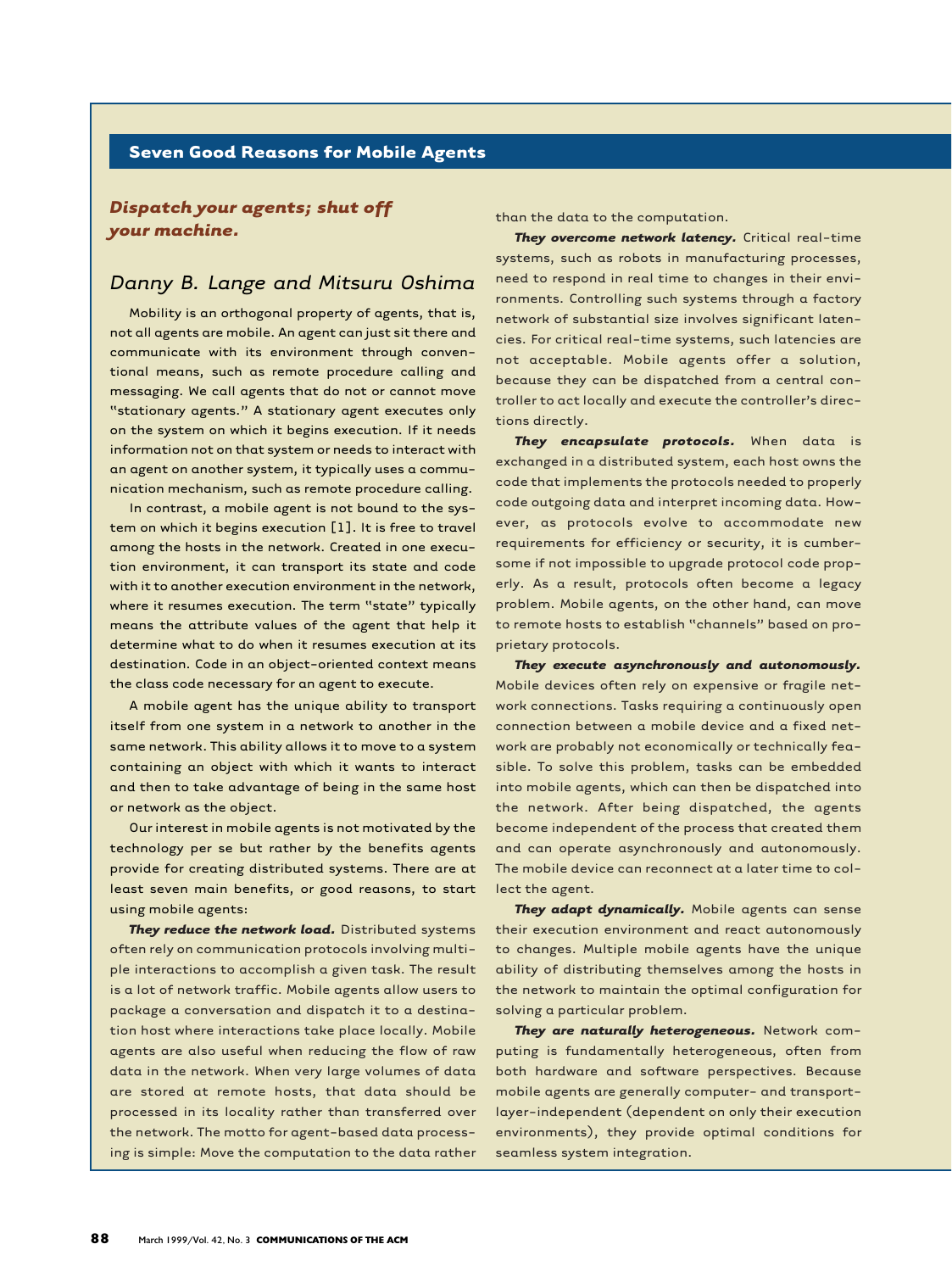*They are robust and fault-tolerant.* Mobile agents' ability to react dynamically to unfavorable situations and events makes it easier to build robust and faulttolerant distributed systems. If a host is being shut down, all agents executing on that machine are warned and given time to dispatch and continue their operation on another host in the network.

But be warned: Do not waste your time searching for the killer application for mobile agents. There are no mobile agent applications, but there are plenty of applications that benefit from using mobile agents. Several applications clearly benefit from the mobile agent paradigm:

*E-commerce.* Mobile agents are well suited for ecommerce. A commercial transaction may require real-time access to remote resources, such as stock quotes and perhaps even agent-to-agent negotiation. Different agents have different goals and implement and exercise different strategies to accomplish them. We envision agents embodying the intentions of their creators, acting and negotiating on their behalf. Mobile agent technology is a very appealing solution for this kind of problem.

*Personal assistance.* Mobile agents' ability to execute on remote hosts makes them suitable as assistants performing tasks in the network on behalf of their creators. Remote assistants operate independently of their limited network connectivity; their creators can even turn off their computers. For example, to schedule a meeting with several other people, a user can send a mobile agent to interact with the agents representing each of the people invited to the meeting. The agents negotiate and establish a meeting time.

*Secure brokering.* An interesting application of mobile agents is in collaborations in which not all the collaborators are trusted. The parties could let their mobile agents meet on a mutually agreed secure host where collaboration takes place without risk of the host taking the side of one of the visiting agents.

*Distributed information retrieval.* Instead of moving large amounts of data to the search engine so it can create search indexes, agent creators can dispatch their agents to remote information sources where they locally create search indexes that can later be shipped back to the system of origin. Mobile agents can also perform extended searches that are not constrained by the hours during which a creator's computer is operational.

*Telecommunication networks services.* Support and management of advanced telecommunication services are characterized by dynamic network reconfiguration and user customization. The physical size of these networks and the strict requirements under which they operate call for mobile agent technology to function as the glue keeping the systems flexible yet effective.

*Workflow applications and groupware.* The nature of workflow applications includes support for the flow of information among coworkers. Mobile agents are especially useful here, because, in addition to mobility, they provide a degree of autonomy to the workflow item. Individual workflow items fully embody the information and behavior they need to move through the organization—independent of any particular application.

*Monitoring and notification.* This classic mobile agent application highlights the asynchronous nature of these agents. An agent can monitor a given information source without being dependent on the system from which it originates. Agents can be dispatched to wait for certain kinds of information to become available. It is often important that the life spans of monitoring agents exceed or be independent of the computing processes that created them.

*Information dissemination.* Mobile agents embody the so-called Internet push model. Agents can disseminate information, such as news and automatic software updates, for vendors. The agents bring the new software components, as well as installation procedures, directly to customers' computers where they autonomously update and manage the software.

*Parallel processing.* Given that mobile agents can create a cascade of clones in the network, another potential use of mobile agent technology is to administer parallel processing tasks. If a computation requires so much processor power that it must be distributed among multiple processors, an infrastructure of mobile agent hosts can be a plausible way to allocate the related processes. **c**

#### **Reference**

1. Lange, D., and Oshima, M. *Programming and Deploying Java Mobile Agents with Aglets*. Addison-Wesley Longman, Reading, Mass., 1998.

**Danny B. Lange** (danny@genmagic.com) is director of agent technology in General Magic, Inc. in Sunnyvale, Calif. MITSURU OSHIMA (oshima@genmagic.com) is a technical lead in General Magic, Inc. in Sunnyvale, Calif.

© 1999 ACM 0002-0782/99/0300 \$5.00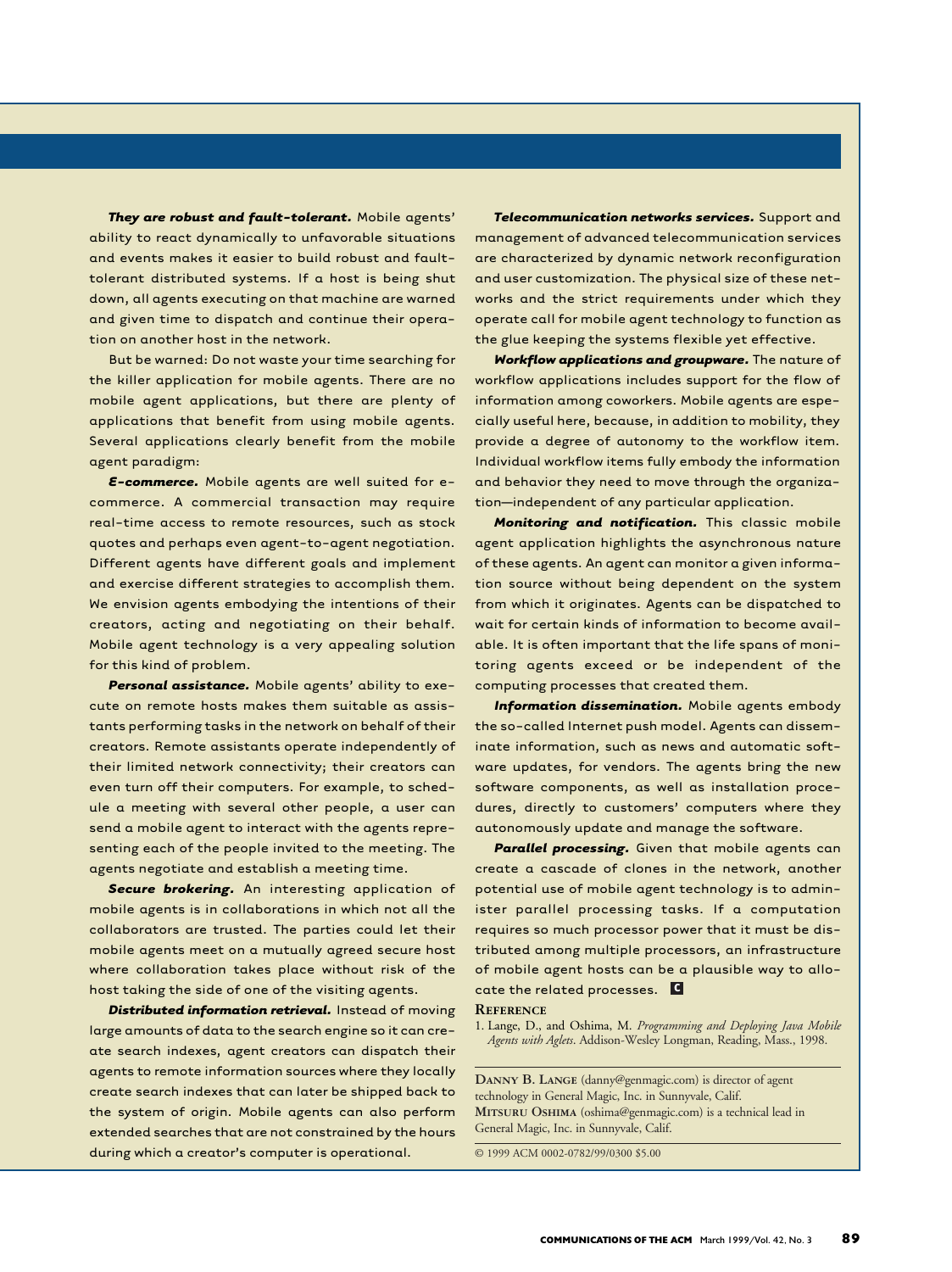tion protocols. In a typical scenario, a seller bids a reservation price after creating the auction and lets AuctionBot manage and enforce buyer bidding according to the auction's protocols and parameters. What makes AuctionBot different from most other auction sites, however, is that it provides an application programming interface for users to create their own software agents to autonomously compete in the AuctionBot marketplace. However, as with the Fishbuying agents and selling agents are matched, the only valid action in the negotiation protocol is for buying agents to offer a bid to selling agents with no restrictions on time or price. Selling agents respond with either a binding "yes" or "no." Given this protocol, Kasbah provides buyers with one of three negotiation strategies: anxious, cool-headed, and frugal—corresponding to a linear, quadratic, and exponential function respectively for increasing its bid

*In general, real-world negotiations accrue transaction costs that may be too high for either consumers or merchants.*

for a product over time (similar functions exist for selling agents). The simplicity of these negotiation heuristics makes it intuitive for users to understand what their agents are doing in the marketplace. This understanding is important for user acceptance, as observed in a recent Media Lab experiment [8]. A larger Kasbah experiment now under way at MIT allows students to buy and sell books and music.

The Kasbah system also incorporates a trust and reputation mechanism called the "better business bureau." Upon completion of a transaction, both parties may rate how well their counterpart

market Project [6], users encode their own bidding strategies. Fishmarket is not currently being used as a real-world system, but it has hosted tournaments for comparing opponents' handcrafted bidding strategies along the lines of Axelrod's prisoner's dilemma tournaments [7].

MIT Media Lab's Kasbah (kasbah.media.mit.edu) [8] is an online, multiagent consumer-to-consumer transaction system. Users who want to buy or sell an item create an agent, give it some strategic direction, and send it off into a centralized agent marketplace (see Figure 4). Kasbah agents proactively seek out potential buyers or sellers and negotiate with them on behalf of their owners. Each agent's goal is to complete an acceptable deal on behalf of its user subject to a set of user-specified constraints, such as initial asking (or bidding) price, a lowest (or highest) acceptable price, a date by which to complete the transaction, and restrictions on which parties to negotiate with and how to change the price over time. Kasbah's agents automate much of the merchant-brokering and negotiation stages for both buyers and sellers.

Negotiation in Kasbah is straightforward. After

managed his or her half of the deal (such as for accuracy of product condition and completion of transaction). Kasbah agents use accumulated ratings to determine whether they should negotiate with agents whose owners fall below a user-specified reputation threshold. More details on the specific algorithms used in Kasbah's better business bureau are in [9].

Tête-à-Tête (ecommerce.media.mit.edu/tete-atete/) [10] provides a unique negotiation approach to retail sales. Unlike most other online negotiation systems that competitively negotiate over price, Tête-à-Tête's consumer-owned shopping agents and merchant-owned sales agents cooperatively negotiate across multiple terms of a transaction, including warranties, delivery times, service contracts, return policies, loan options, gift services, and other merchant value-added services. Based on bilateral argumentation [11], Tête-à-Tête's integrative negotiations comprise an exchange of XML-based proposals, critiques, and counterproposals. For example, a shopping agent may receive proposals from multiple sales agents. Each one defines a complete product offering, including a product's configuration and price and the